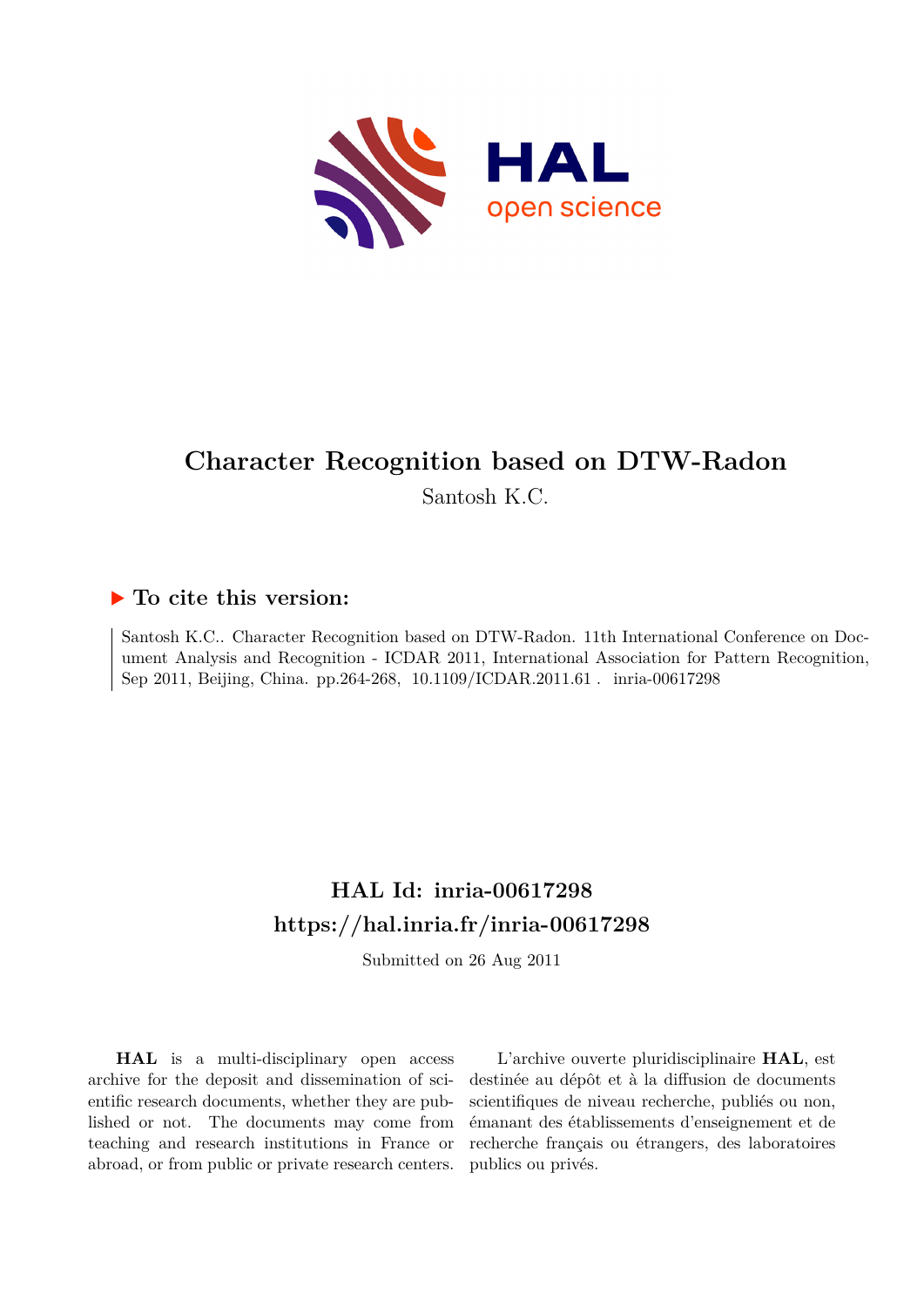### Character Recognition based on DTW–Radon

Santosh K.C.

*INRIA Nancy-Grand Est, LORIA - Campus Scientifique BP 239 - 54506 Vandoeuvre-les-Nancy Cedex, France ´ Email: Santosh.KC@inria.fr*

*Abstract*—The paper presents a method for isolated offline character recognition using radon features. The key characteristic of the method is to use DTW algorithm to match corresponding pairs of radon histograms at every projecting angle. Thanks to DTW, it avoids compressing feature matrix into a single vector which may miss information. Comparison has been made with the state–of–the–art of shape descriptors over several different character as well as numeral datasets from different scripts.

*Keywords*-Character Recognition; Radon Transform; DTW.

#### I. INTRODUCTION

With the advent of handwriting recognition technology since a few decades [20], [2], applications are challenging. For example, OCR is becoming an integral part of document scanners, and is used in many applications such as postal processing, script recognition, banking, security (signature verification, for instance) and language identification. In handwriting recognition, feature selection has been an important issue [28]. Both structural and statistical features as well as their combination have been widely used [13], [10]. Structural features tend to vary since characters' shapes vary widely. As a consequence, local structural properties like intersection of lines, number of holes, concave arcs, end points and junctions change time to time. In those situations, statistical approaches [15] tolerate to a few extent, with no substantial change in the global signatures. Therefore, the present work is inspired to use statistical feature to represent off-line isolated characters.

Owing to large variation in shapes and writing styles, OCR systems (for unconstrained scripts in particular) do not provide optimal accuracy. Despite those circumstances, it is desirable to develop shape representation such that it can be used for machine recognition [23], [7]. To represent shape of the character, contour-based shape descriptors have been widely used in comparison to region-based ones. Fourier processing of the image is an example of using contour information [12], [14]. Besides, curvature approaches have been used [18], [16] where shape is described in the scale space by the maximum number of curvatures. Further, the *Shape Context* (SC) [3], [25] is robust to small perturbations while it does not guarantee scale-invariance. On the other side, common methods on region-based shape descriptors are based on moment theory [9] including *geometric*, *Legendre*, *Zernike* [17], and *Pseudo-Zernike* moments. Contourbased descriptors on the whole, are appropriate for silhouette shapes since they cannot capture the interior content as well as disconnected shapes or shapes with holes. To represent internal structure of the shape, unlike in *Fourier Descriptors* (FD), Zhang and Lu [26] have proposed a region-based *Generic Fourier Descriptor* (GFD) that avoids the problem of rotation in the Fourier spectra. Recently, use of polar shape descriptors has been mentioned in [11]. Overall, from almost all global signal based descriptors [27], the use of normalisation in order to satisfy common geometric invariance properties introduces errors as well as they are sensitive to noise, eventually affecting the whole recognition process.

In document analysis and recognition (character recognition in particular), a single and integrated open source tool-set will be a global choice since it can be re-used as plug and play [14] as a generic model. Another common implementation problem is the inability to assume the shape distribution of the patterns in the feature space. Consequently, non-parametric methods are much more practical. Moreover, those methods in general, use linear functions to describe classifiers. Besides, feature selection must be sufficiently enriched with important information. To represent the pattern, global shape representation is a premier choice due to its simplicity as well as it sometimes does not require extra pre-processing and segmentation process as in local pattern representation. To accomplish recognition, matching is another concern. Feature selection corresponds to the matching techniques. For instance, fixed size pattern representation as in global signal based shape descriptors [3], [26], [17], [24], provide immediate matching while DTW for instance, has been popularly used for non-linear sequences having potentially different lengths.

In those respects, the paper presents a simple idea to represent isolated character via radon transform [8] and recognition is made with the help of DTW [19]. Thanks to DTW, it avoids compressing pattern representation into a single vector – as in  $[24]$ , for instance – which may miss information. The concept of the work is originally derived for off-line signature verification [6], [21]. In this paper, the method has been tested over several different numeral and character datasets from different scripts such as Roman,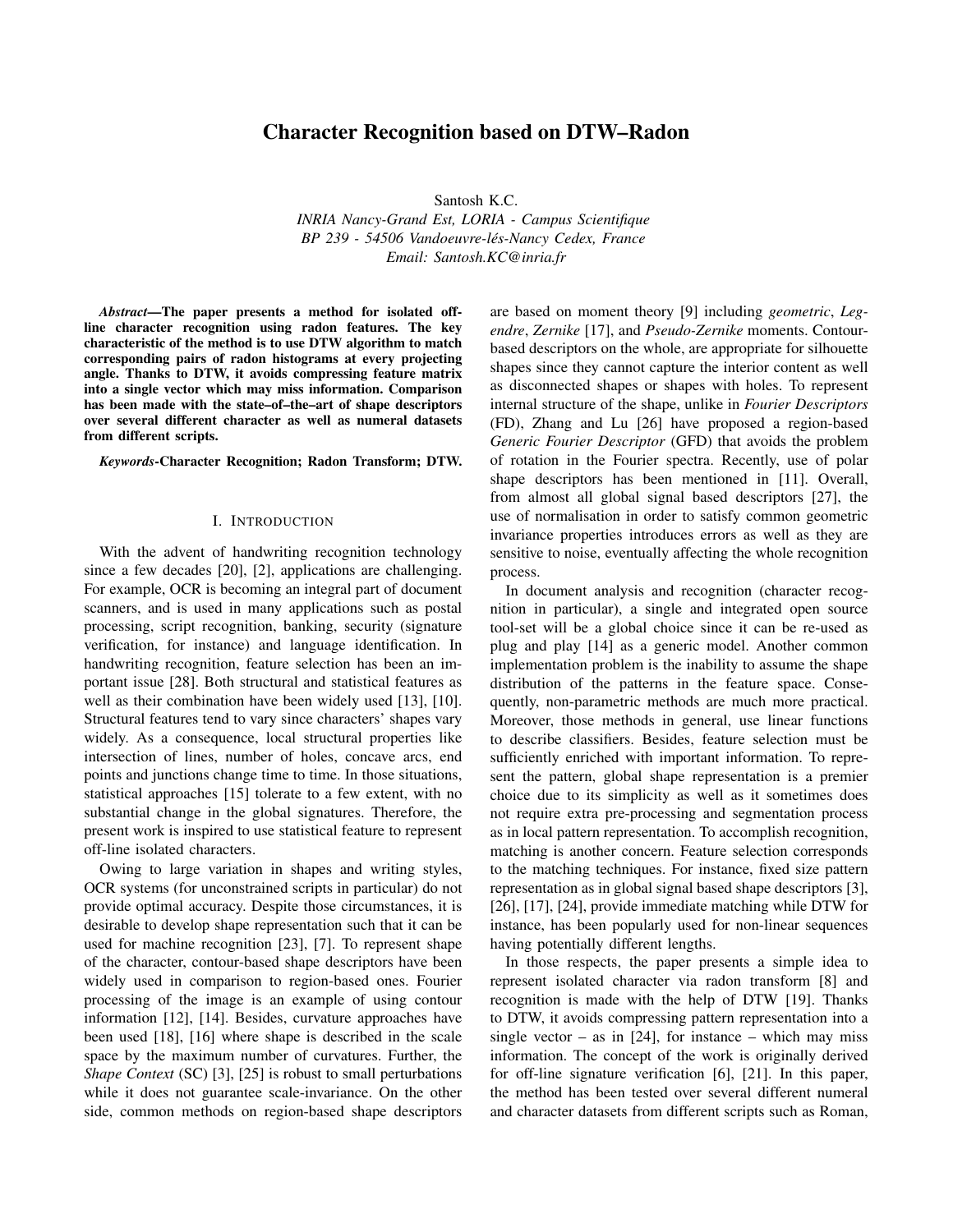Devanagari, Bangla, Oriaya and Japanese–katakana.

The remaining of the paper is organised as follows. The proposed method is explained in Section II, which mainly includes character representation and matching. Section III provides a series of tests. In Section IV, results are analysed thoroughly. The paper is concluded in Section V.

#### II. METHOD

#### *A. Pre-processing*

The preliminary task is to do pre-processing since characters tend to be highly degraded as they are taken from newspaper, postal cards *etc.* under varying different lighting conditions, for instance. It mainly considers stroke synthesis, thresholding, gray-scale to binary conversion; noise removal, foreground textual information extraction by removing background [1]. However, this introduces many adhoc techniques. In this work, isolated character images are simply converted to binary. While converting, an average *grayscale* pixel intensity values is used to make a threshold. Fig. 1 shows a few examples of it. In this illustration, binary conversion is followed by contour detection and thinning.



Figure 1. An example of binarisation.

#### *B. Feature Selection*

Besides pre-processing, recognition system is based on how characters are represented [28]. In this work, radon transform is used to represent patterns [8].

As shown in Fig. 2, a collection of projections of the pattern at different angles refers to radon transform [8]. In other words, radon transform for any pattern  $f(x, y)$  and for a given set of angles can be thought of as computing the projection of all non-zero points. The resulting projection is the sum of the non-zero points for any pattern  $f(x, y)$  in each direction, which eventually form a matrix. Therefore the integral of f over a line  $L(\rho, \theta)$  defined by  $\rho = x \cos \theta +$  $y \sin \theta$  can formally be expressed as,

$$
R(\rho, \theta) = \int_{-\infty}^{\infty} \int_{-\infty}^{\infty} f(x, y) \delta(x \cos \theta + y \sin \theta - \rho) dx dy
$$

where  $\delta(.)$  is the Dirac delta function,  $\delta(x) = 1$ , if  $x = 0$  and 0 otherwise. Also,  $\theta \in [0, \pi]$  and  $\rho \in ]-\infty, \infty[$ . For radon transform,  $L_i$  be in normal form  $(\rho_i, \theta_i)$ . Following Fig. 2 (c), for all  $\theta_i$ , the Radon transform now can be described

as the length of intersections of all lines  $L_i$ . Note that the range of  $\rho$  *i.e.*,  $-\rho_{min} < \rho \le \rho_{max}$  is entirely based on the size of pattern.



Figure 2. Radon transform.



Figure 3. Radon features for corresponding samples.

Radon transform itself does not satisfy invariance properties. In this work, it is assumed that the characters are vertically aligned. While, translation and scaling are considered. In case of translation, image centroid  $(x_c, y_c)$  is used such that translation vector is  $\vec{u} = (x_c, y_c)$ :  $R(\rho - x_c \cos \theta - \rho)$  $y_c \sin \theta$ ,  $\theta$ ). Therefore, translation of f results in the shift of its transform in  $\rho$  by a distance equal to the projection of translation vector of the line  $L$  (see Fig. 2 (b)). For scaling, features are normalised into [0, 1] at every projecting angle.

#### *C. Feature Matching*

Given a query pattern  $\mathcal{P}^q$  and database  $\mathcal{P}^d$ , matching has been done between corresponding histograms of  $R^{q}(\rho,\theta)$ and  $R^d(\rho, \theta)$ . In radon matrix, for each projecting angle  $\theta_i$ , column (vertical line in Fig. 4) refers to as histogram of radon features. Let us say histograms  $\{\mathcal{H}_{\theta_i}\}_{i=0,\dots,\Theta-1}$ . Radon transform generates different  $\rho$  size according to the image size. Keeping images into their original sizes, DTW algorithm [19] is proposed to match corresponding radon histograms.

Let us consider two column vector sequences from  $R(\rho, \theta)$ , representing histograms  $\mathcal{H}^q$  and  $\mathcal{H}^d$  of length K and L, respectively  $\mathcal{H}^q = \{h_k^q\}_{k=1,\dots,K}$  and  $\mathcal{H}^d$  $\{h_l^d\}_{l=1,\dots,L}$ . At first, a matrix M of size  $K \times L$  is constructed. Then for each element in matrix  $M$ , local distance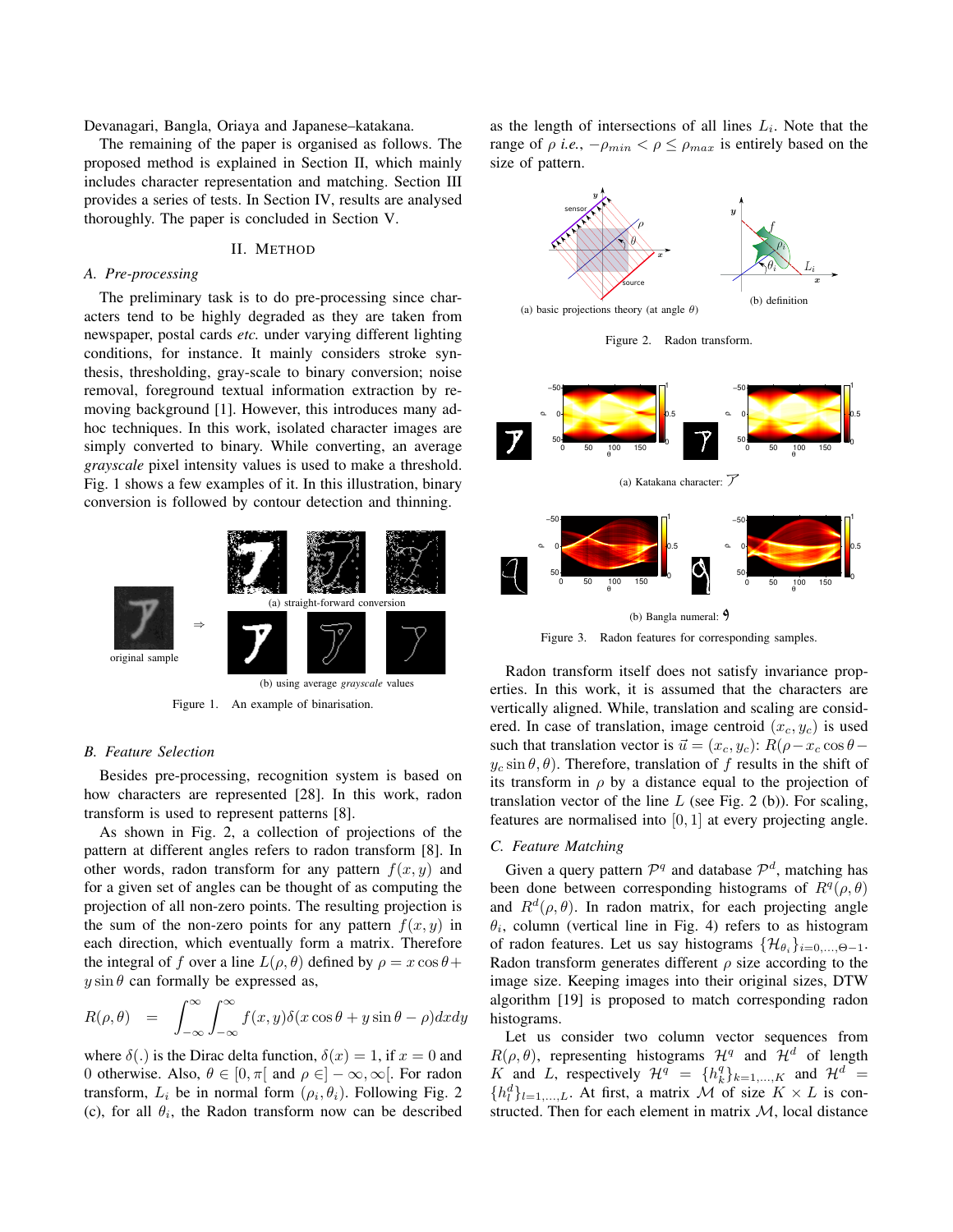

Figure 4. Radon histogram at every projecting angle  $\theta_i$ .

metric  $\delta(k, l)$  between the events  $e_k$  and  $e_l$  is computed.  $\delta(k, l)$  can be expressed as,  $\delta(k, l) = (e_k - e_l)^2$ , where  $e_k = h_k^q$  and  $e_l = h_l^d$ . Let  $D(k, l)$  be the global distance up to  $(k, l)$ ,

$$
D(k,l) = \delta(k,l) + \min \begin{bmatrix} D(k-1,l-1) \\ D(k-1,l) \\ D(k,l-1) \end{bmatrix}
$$

with an initial condition  $D(1, 1) = \delta(1, 1)$  such that it allows warping path going diagonally from starting node  $(1, 1)$  to end  $(K, L)$ . The main aim is to find the path for which the least cost is associated. The warping path therefore provides the difference cost between the compared sequences. Formally, the warping path is,  $W = \{w_t\}_{t=1...T}$ where  $max(k, l) \leq T < k + l - 1$  and  $t<sup>th</sup>$  element of W is  $w(k, l)_t \in [1:K] \times [1:L]$  for  $t \in [1:T]$ . The optimised warping path  $W$  satisfies the following three conditions.

- c1. boundary condition:  $w_1 = (1, 1)$  and  $w_T = (K, L)$
- c2. monotonicity condition:  $k_1 \leq k_2 \leq \cdots \leq k_K$  and  $l_1 \leq l_2 \leq \cdots \leq l_L$
- c3. continuity condition:  $w_{t+1} w_t \in \{(1, 1)(0, 1), (1, 0)\}\$ for  $t \in [1 : T - 1]$

Now the global distance between  $\mathcal{H}_q$  and  $\mathcal{H}_d$  can be defined as,

$$
\Delta\left(\mathcal{H}^q,\mathcal{H}^d\right) \quad = \quad \frac{D(K,L)}{T},
$$

where  $T$  is the number of discrete warping steps along diagonal DTW-matrix. Fig. 5 shows an example of it.

|                                                                                                                   |                                                                                              | 0.5<br>0.4<br>0.3<br>0.2<br>0.1<br>0.0<br>$\overline{z}$<br>3<br>5<br>9<br>10 11<br>1<br>8 |                                                                   |                                                      |                                                   |                                                                                                                                                                                                                                                        |                                           |                                                                               |                                                                                      |                                                                                                           |                                                              |                                                                                              |
|-------------------------------------------------------------------------------------------------------------------|----------------------------------------------------------------------------------------------|--------------------------------------------------------------------------------------------|-------------------------------------------------------------------|------------------------------------------------------|---------------------------------------------------|--------------------------------------------------------------------------------------------------------------------------------------------------------------------------------------------------------------------------------------------------------|-------------------------------------------|-------------------------------------------------------------------------------|--------------------------------------------------------------------------------------|-----------------------------------------------------------------------------------------------------------|--------------------------------------------------------------|----------------------------------------------------------------------------------------------|
|                                                                                                                   |                                                                                              | 0.00                                                                                       | 0.10                                                              | 0.20                                                 | 0.30                                              | 0.40                                                                                                                                                                                                                                                   | 0.50                                      | 0.40                                                                          | 0.30                                                                                 | 0.20                                                                                                      | 0.10                                                         | 0.00                                                                                         |
| ᅽ<br>p<br>$\sim$<br>E<br>ρ<br>$\sigma$<br>$\infty$<br>r<br><b>GO</b><br>5<br>÷<br>c<br>$\sim$<br>-<br>n a w w = o | 0.20<br>0.10<br>0.00<br>0.00<br>0.00<br>0.00<br>0.00<br>0.10<br>0.20<br>0.30<br>0.40<br>0.50 | 0.04<br>0.05<br>0.05<br>0.05<br>0.05<br>0.05<br>0.05<br>$0.06 -$<br>0.10<br>0.19<br>0.60   | 0.04<br>0.05<br>0.06<br>0.06<br>0.06<br>0.06<br>0.35 0.19<br>0.35 | 0.08<br>0.09<br>0.10<br>0.10<br>0.10<br>0.10<br>0.19 | 0.05 0.09<br>0.14<br>0.17<br>0.18<br>0.19<br>0.19 | 0.05 0.05 0.06 0.10 0.19 0.23 0.24 0.24 0.25<br>0.15<br>0.25<br>0.30<br>0.34<br>0.35<br>$0.05$ 0.06 0.10 0.19 0.35 0.44<br>$0.06$ 0.05 0.06 0.10 0.19<br>$0.10$ $0.06$ $0.05$ $0.06$ $0.10$ $0.11$<br>$0.06$ $0.05$ $0.06$ $0.06$<br>$0.10 \quad 0.06$ | 0.26 0.28<br>0.40<br>0.50<br>0.58<br>0.59 | 0.42<br>0.56<br>$0.33$ $0.55$ $0.66$<br>0.71<br>0.74<br>0.23<br>$0.05 \ 0.06$ | 0.27<br>0.36<br>0.45<br>0.54<br>0.63<br>0.72<br>0.48<br>0.24<br>0.11<br>0.07<br>0.10 | 0.25<br>0.29<br>0.33<br>0.37<br>0.41<br>0.45<br>0.46 0.29<br>0.24<br>$0.12 \ 0.16$<br>0.11<br>$0.16$ 0.27 | 0.24<br>0.25<br>0.26<br>0.27<br>0.28<br>0.29<br>0.25<br>0.20 | 0.29<br>0.25<br>0.24<br>0.24<br>0.24<br>0.24<br>0.24<br>0.25<br>0.29<br>0.25<br>0.32<br>0.45 |
| oooo                                                                                                              | 0.40<br>0.30                                                                                 | 0.76<br>0.85                                                                               | 0.44<br>0.48                                                      | 0.23<br>0.24                                         | 0.11<br>0.11                                      | 0.06<br>0.07                                                                                                                                                                                                                                           |                                           | $0.06$ 0.05 0.06<br>$0.10 \quad 0.06$                                         |                                                                                      | 0.10<br>$0.05 \ 0.06$                                                                                     | 0.19<br>0.10                                                 | 0.35<br>0.19                                                                                 |

Figure 5. Computing DTW distance between two non-linear sequences.

Aggregating distances between histograms in all corresponding projecting angles  $\theta_i$  between  $\mathcal{P}^q$  and  $\mathcal{P}^d$  yields a global pattern-matching score,

$$
Dist(\mathcal{P}^q, \mathcal{P}^d) = \sum_{i=0}^{\Theta-1} \Delta(\mathcal{H}_{\theta_i}^q, \mathcal{H}_{\theta_i}^d).
$$

Scores are normalised in [0, 1] by,  $\frac{Dist(.) - Dist^{min}(\cdot)}{Dist^{max}(\cdot) - Dist^{min}(\cdot)}$ .

#### III. EXPERIMENTS

#### *A. Datasets*

Several different datasets from different scripts<sup>1</sup> are tested. They are categorised into two groups: Numeral and Character. For Numeral category, Roman, Bangla, Devanagari and Oriya [5], [4] are used, while Roman, Bangla as well as Katakana (Japanese) character are used in character category.



Figure 6. 2 numeral samples from 4 different known scripts for 10 (0−9) classes.

#### *B. Comparison World – Benchmarking Methods*

A set of major global signal based shape descriptors such as R−signature [24], GFD [26], SC [3] and *Zernike* [17] have been implemented.

For those descriptors, it is important to fit the best parameters. For GFD, the parameters are tuned as, radial  $(4:12)$  and angular  $(6:20)$  frequencies to get the best combinations. For SC, the test follows [3] *i.e.*, 100 number of sample points are used. In case of *Zernike*, 36 *Zernike* functions of order less than or equal to 7 has been used. For radon, number of projecting angle is considered *i.e.*,  $[0, \pi]$ by default.

#### *C. Evaluation protocol*

While experimenting, every test sample is matched with training candidates and the closest one is reported. The closest candidate corresponds to the labelled class, which we call recognition.

<sup>&</sup>lt;sup>1</sup>ISI character datasets for Indian scripts, CVPR unit, India

ETL3 and ETL5 datasets for Roman and Katakana scripts, AIST, Japan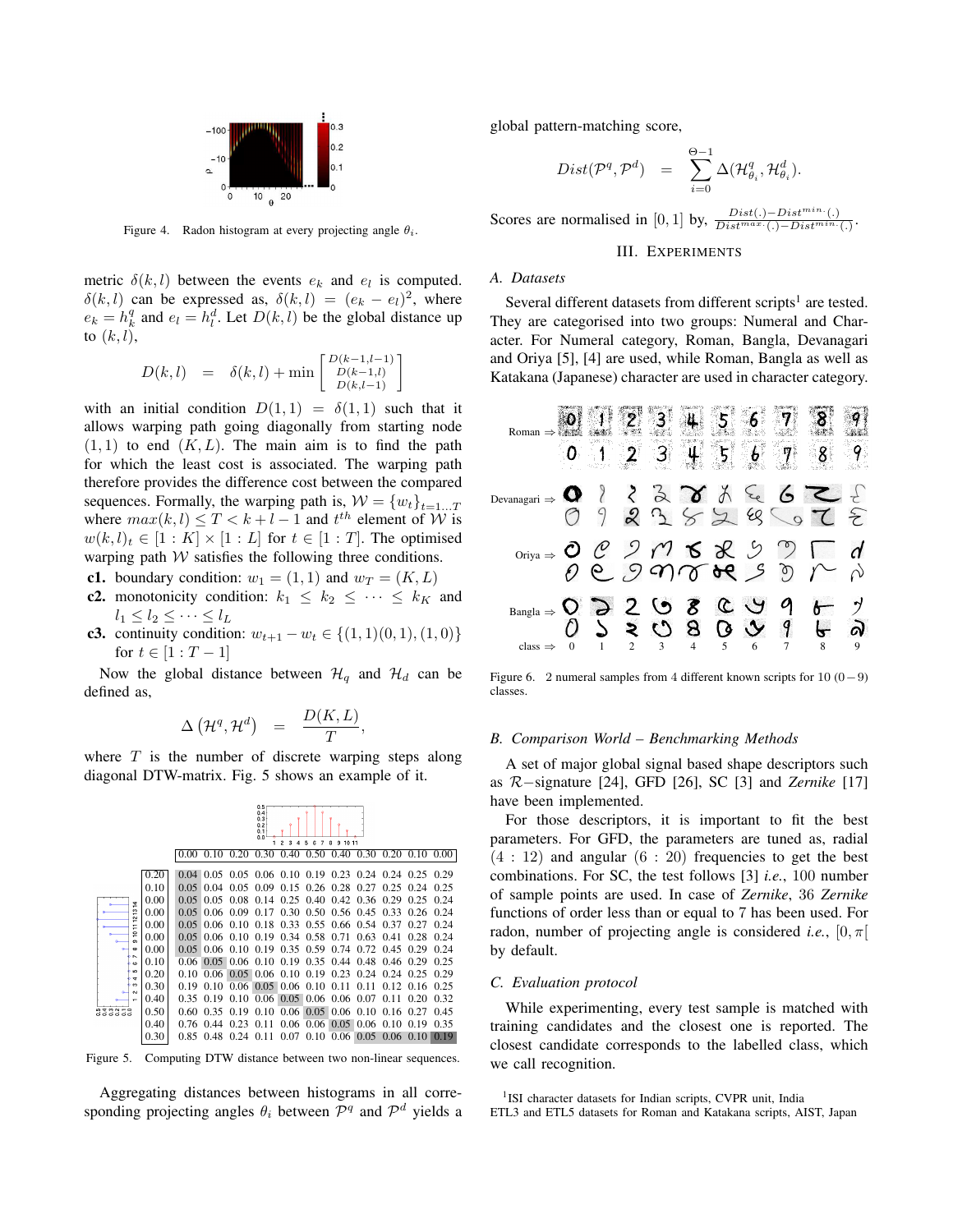

Figure 7. A sample per class from 3 different known scripts: 27 classes for Roman, 50 classes for Bangla and 47 classes for Katakana (Japanese).

To evaluate the performance of the method,  $\chi$  –fold Cross-Validation (CV) has been implemented unlike traditional dichotomous classification. In  $\chi$ -fold CV, the original sample for every class is randomly partitioned into  $\chi$  sub-samples. Of the  $\chi$  sub-samples, a single sub-sample is used for validation, and the remaining  $X - 1$  sub-samples are used for training. This process is then repeated for  $\chi$  folds, with each of the  $\chi$  sub-samples used exactly once. Eventually, a single value results from averaging all. The opposite process holds for inverse  $\mathcal{X}-$ fold CV. While experimenting, tests move from normal  $\chi$ -fold CV to inverse.

#### *D. Experimental Results*

Table I shows the average recognition rates for all datasets using X −fold CV. In all datasets, D−Radon supersedes all methods, while providing a marginal difference with SC. GFD is lagging behind the first two best performers. *Zernike* provides substantial difference in recognition rate against GFD, SC and D−Radon. While, R−signature performs far behind the all with the difference fairly in large amount.

Considering such datasets, we have observed that SC performs close to D−Radon, except the two character datasets: Bangla and Katakana. GFD and SC almost go equally.

#### IV. EXPERIMENTAL RESULTS ANALYSIS

Considering the datasets (*cf.* Section III-A) used, methods (*cf.* Section III-B) are analysed in response to the evaluation protocol (*cf.* Section III-C) based on experimental results

Table I AVERAGE RECOGNITION RATE IN  $\%$  using  $\mathcal{X}-$  FOLD CROSS-VALIDATION  $(X = 5)$ 

|                            | Training                   | $\overline{\mathcal{R}}$ -sign. | Zernike         | <b>GFD</b>      | SC              | $D$ -Radon      |
|----------------------------|----------------------------|---------------------------------|-----------------|-----------------|-----------------|-----------------|
| <b>1. Numeral Datasets</b> |                            |                                 |                 |                 |                 |                 |
| Roman<br>$10\times100$     | $\overline{\mathcal{X}-1}$ | $\overline{78}$                 | 83              | 97              | 98              | <b>100</b>      |
|                            | $\mathcal{X}-2$            | 75                              | 78              | 95              | 97              | 100             |
|                            | $\mathcal{X}-3$            | 70                              | 74              | 94              | 96              | 98              |
|                            | $\mathcal{X}-4$            | 66                              | 67              | 91              | 96              | 98              |
|                            | $\overline{\mathcal{X}-1}$ | 58                              | 44              | 98              | 98              | 98              |
| Oriya                      | $\mathcal{X}-2$            | 52                              | 38              | 96              | 95              | 98              |
| $10\times100$              | $\mathcal{X}-3$            | 46                              | 43              | 85              | 93              | 97              |
|                            | $\mathcal{X}-4$            | 43                              | 32              | 72              | 92              | 95              |
|                            | $\overline{\mathcal{X}-1}$ | 55                              | 40              | 86              | 96              | 97              |
| Devanagari                 | $\mathcal{X}-2$            | 54                              | 40              | 84              | 94              | 96              |
| $10\times300$              | $\mathcal{X}-3$            | 50                              | 38              | 81              | 93              | 96              |
|                            | $\mathcal{X}-4$            | 46                              | 34              | 69              | 87              | 95              |
|                            | $\mathcal{X}-1$            | 48                              | 47              | 73              | 95              | 95              |
| Bangla                     | $\mathcal{X}-2$            | 48                              | 44              | 69              | 94              | 94              |
| $10\times 400$             | $\mathcal{X}-3$            | 46                              | 43              | 68              | 91              | 93              |
|                            | $\mathcal{X}-4$            | 44                              | 40              | 64              | 89              | 92              |
| 2. Character Datasets      |                            |                                 |                 |                 |                 |                 |
|                            | $\overline{\mathcal{X}-1}$ | 80                              | $\overline{77}$ | 96              | 99              | <b>100</b>      |
| Roman                      | $\mathcal{X}-2$            | 77                              | 74              | 94              | 98              | 98              |
| $27\times100$              | $\mathcal{X}-3$            | 75                              | 67              | 93              | 97              | 98              |
|                            | $\mathcal{X}-4$            | 69                              | 58              | 91              | 98              | 97              |
|                            | $\overline{\mathcal{X}-1}$ | $\overline{22}$                 | $\overline{11}$ | $\overline{23}$ | $\overline{55}$ | $\overline{77}$ |
| Bangla                     | $\mathcal{X}-2$            | 18                              | 09              | 22              | 49              | 74              |
| $50\times20$               | $\mathcal{X}-3$            | 14                              | 06              | 18              | 46              | 72              |
|                            | $\mathcal{X}-4$            | 11                              | 06              | 16              | 43              | 71              |
|                            | $\overline{\mathcal{X}-1}$ | 69                              | $\overline{42}$ | 88              | $\overline{91}$ | 96              |
| Katakana                   | $\mathcal{X}-2$            | 66                              | 37              | 85              | 87              | 95              |
| $47\times200$              | $\mathcal{X}-3$            | 63                              | 34              | 84              | 84              | 94              |
|                            | $\mathcal{X}-4$            | 59                              | 28              | 78              | 81              | 91              |

in Table I (*cf.* Section III-D). In addition, a few common difficulties in character recognition will be highlighted.





Multi-class similarity is one of the major problems in character recognition as shown in Fig. 8 (a). In addition, shape descriptors with rotation invariance properties have been affected from those samples as shown in Fig. 8 (b). These are the major reasons affecting those existing methods. Missing parts as well as long ascender and/or descender part of the stroke affects SC severely compared to GFD. Due to these circumstances, existing methods require more training samples in order to get varieties of writing. This